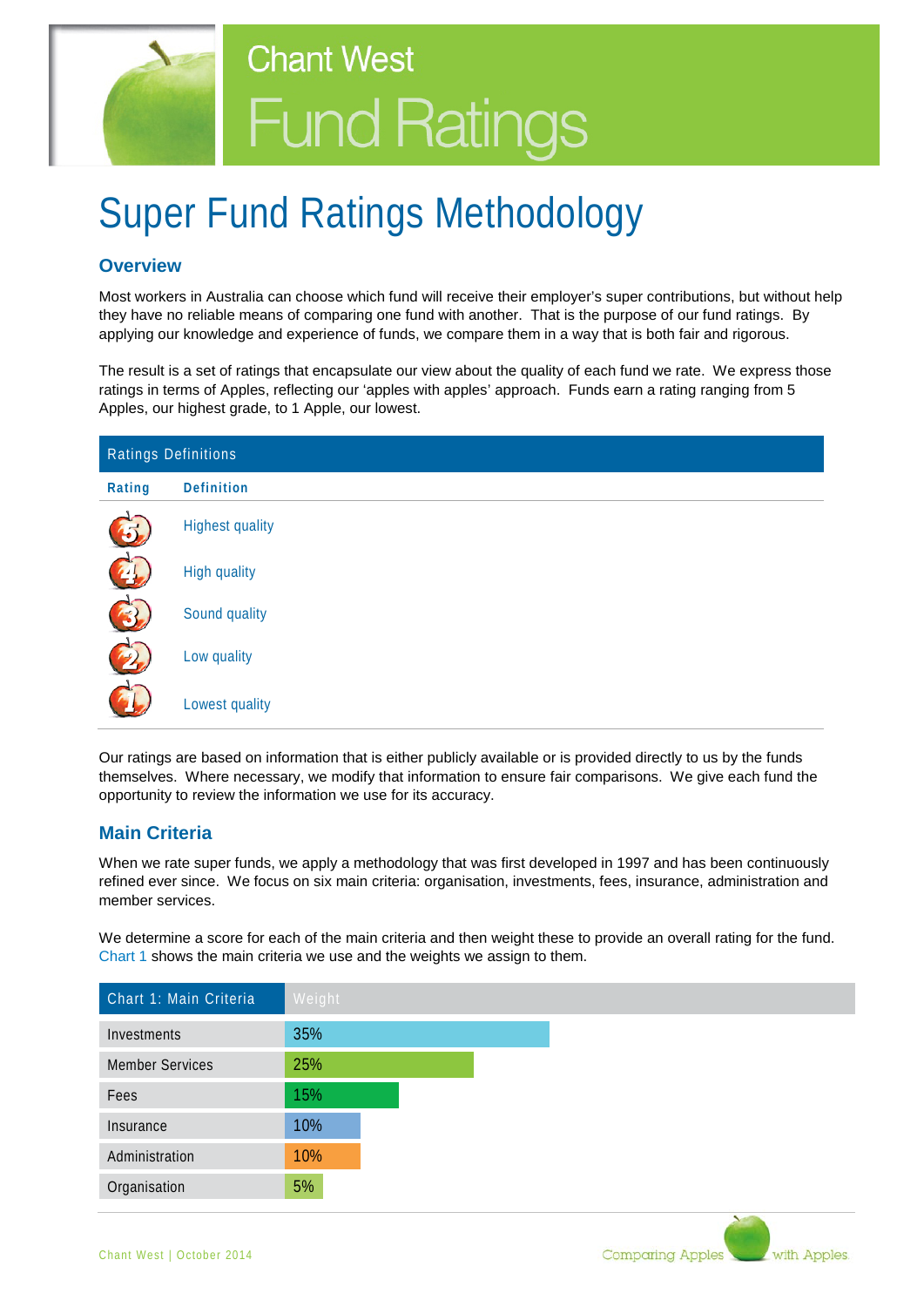

In the following sections, we look at each of the main criteria in turn, starting with the most important, and explain the sub-criteria we assess for each of them.

#### **Investments**

Investments are obviously important and account for 35% of our overall rating. When we rate a fund's investments, we do not focus on past returns. Rather, we focus on assessing the quality of the fund's investment governance, its internal investment team, its primary investment consultant (particularly for research), and the structure of its investment portfolios. If it does these things well, it is likely to have strong, long-term performance.

Most funds offer a range of investment options to choose from, but we concentrate our research mostly on the multi-manager options because that is where most members are invested. Chart 2 shows what we take into account. It is worth noting that past performance only accounts for 15% of the total score for investments (which equates to 5.25% of our overall fund evaluation).

| Chart 2: Investments - Sub-Criteria and Weightings |                                   |       |
|----------------------------------------------------|-----------------------------------|-------|
| <b>Investment Governance 20%</b>                   | Manager Research 15%              |       |
| Portfolio Management 20%                           | Past Performance 15%              | $35%$ |
| <b>Capital Markets Research 20%</b>                | <b>Investment Choice 5%</b>       |       |
|                                                    | <b>Frequency of Valuations 5%</b> |       |

### **Member Services**

While investments carry the highest weighting in our ratings process, we believe member services are also vitally important. For that reason, they account for 25% of our overall weighting.

The best funds offer services that help their members understand the purpose of super (which is to accumulate a nest egg that will provide them with a comfortable income in retirement), how they are tracking to achieve their retirement goals, and what they can do to ensure they meet those goals.

The main aspects that we focus on are education (retirement calculator, public website and secure website)), communication materials (member statement and newsletters) and financial advice services (scaled and full advice). Chart 3 shows those sub-criteria and the weightings we assign to them.

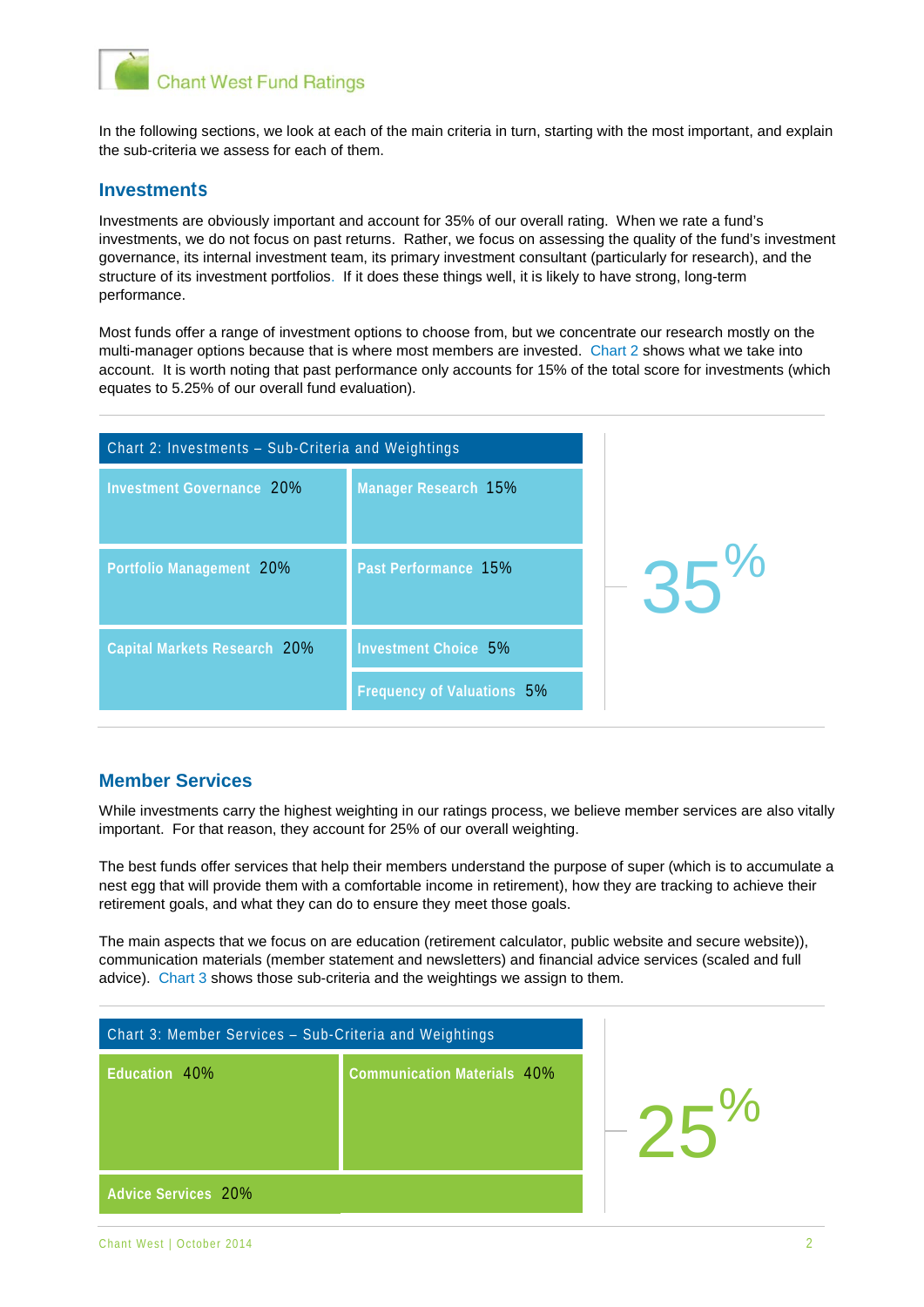

### **Fees**

The fees that a member pays – either directly from their account or indirectly through their investments – have a bearing on how much money they end up with in retirement. However, a low fee fund is not necessarily the best. A fund may be cheap because its investments use a lot of passive management, or it may cut costs by providing little in the way of member services.

When we assess a fund on fees, we look not only at the fees and costs a member pays, directly or indirectly, but also on how clearly and completely the fund discloses those fees and costs, as shown in Chart 4.

| Chart 4: Fees - Sub-Criteria and Weightings |            |
|---------------------------------------------|------------|
| Management Costs 80%                        | $-15^{20}$ |
| Disclosure 20%                              |            |

#### **Insurance**

Insurance is an important benefit, but it is also a cost that a member pays, so they want to be comfortable that it represents good value. The best funds provide cover that is affordable, flexible, relevant to the demographics of their membership, and requires the minimum of paperwork and medical evidence.

The main aspects we focus on are the premiums, the conditions that apply before benefits are paid, the amount of cover available without medical evidence and the range and relevance of the benefits provided. These are shown in Chart 5.

| Chart 5: Insurance - Sub-Criteria and Weightings |                        |            |  |
|--------------------------------------------------|------------------------|------------|--|
| Premiums 50%                                     | Benefits Available 10% |            |  |
|                                                  | Automatic Cover 10%    | $-10^{70}$ |  |
|                                                  | Conditions 30%         |            |  |
|                                                  |                        |            |  |